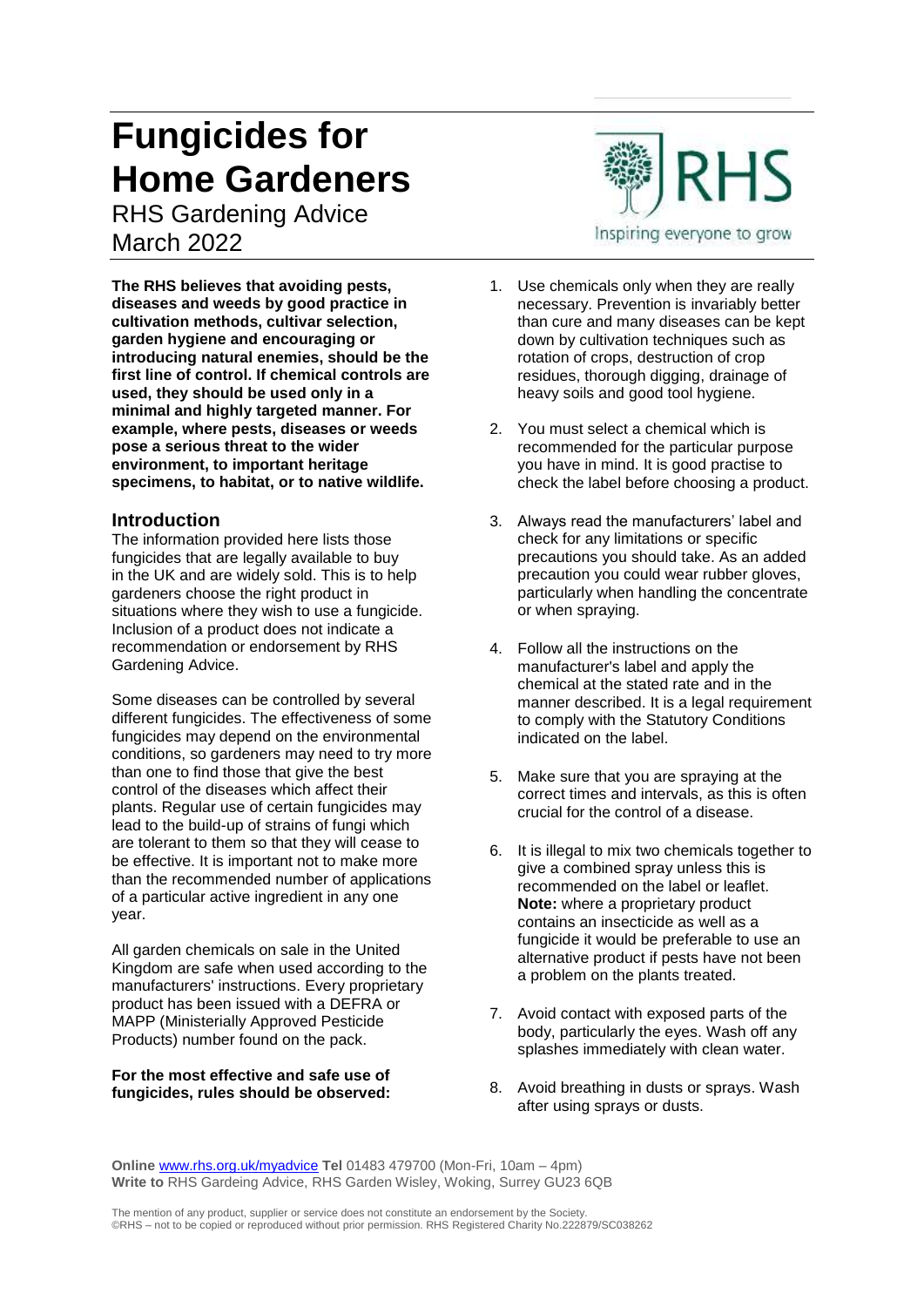- 9. Make sure no children or animals are in the vicinity when spraying.
- 10. Do not smoke, eat or drink while spraying.
- 11. Spray efficiently to wet the plants without excessive run-off or drift, but thoroughly wet the stems, buds and the underside as well as the upper surface of the leaves.
- 12. Do not spray or dust in windy, completely calm or hot sunny weather. Spray in the early morning or late afternoon or evening.
- 13. Do not spray plants which may be injured by the chemical or allow spray to drift on to them. Because of the large numbers of species and varieties of ornamental plants grown in gardens, sensitivity to products should always be checked on a small area or number of plants in the first instance.
- 14. Clean all equipment after spraying. DO NOT apply fungicides with apparatus that has been used for weed killers.
- 15. Always try to make up only sufficient solution for the task. Left-over spray must not be poured down the drain
- 16. Store chemicals in a cool, dry, frost-free, safe place away from children and pets, keeping them tightly closed and in their original containers.

# **Choosing fungicides available to home gardeners**

The following list has been drawn up to aid members of the Society in choosing fungicides. Most of the fungicides available to home gardeners are ideal garden chemicals in that they are cheap, effective and safe to use when applied as directed on the label. However, always take note of any usage limitations given for the fungicides in this list. Trained staff are present by law in larger retail outlets who can give good advice on what products to buy, how to use them and alternative methods of control.

Proprietary products sold for the control of plant diseases are listed under the common chemical names of their active ingredients in alphabetical order. All manufacturers are obliged by law to print the name of the active ingredient on the label, but this may appear in very small print.

Please note that inclusion does not indicate a recommendation by the RHS for the uses specified on the product. It must also be emphasised that the RHS is not liable in any way for any consequences which may ensue from the use of fungicides by home gardeners.

Some fungicide products listed in this leaflet under their manufacturers' names may be available from retail outlets as "own brand" products with the retailers' own labelling. It is not practical to list all of these. Check the label of the crop protection product carefully to confirm the active ingredient.

# **Products available to home gardeners**

#### **1. Protective seals on pruning wounds**

Used to form a protective seal, with no curative action, on trees and shrubs after pruning or wounding.

| <b>Active Ingredient</b> | <b>Proprietary Name</b>                         | <b>Manufacturer/Source</b><br>of Supply | <b>Formulation</b>     |
|--------------------------|-------------------------------------------------|-----------------------------------------|------------------------|
| Natural resin            | <b>Growing Success</b><br><b>Prune and Seal</b> | <b>Westland Horticulture</b><br>Ltd     | ready-to-use<br>liquid |
| Natural resin            | <b>Provanto Arbrex Seal</b><br>and Heal         | <b>SBM Life Science Ltd</b>             | ready-to-use           |
| Natural resin            | Medo                                            | Vitax Ltd                               | ready-to-use           |

**Online** [www.rhs.org.uk/myadvice](http://www.rhs.org.uk/myadvice) **Tel** 01483 479700 (Mon-Fri, 10am – 4pm) **Write to** RHS Gardeing Advice, RHS Garden Wisley, Woking, Surrey GU23 6QB

The mention of any product, supplier or service does not constitute an endorsement by the Society. ©RHS – not to be copied or reproduced without prior permission. RHS Registered Charity No.222879/SC038262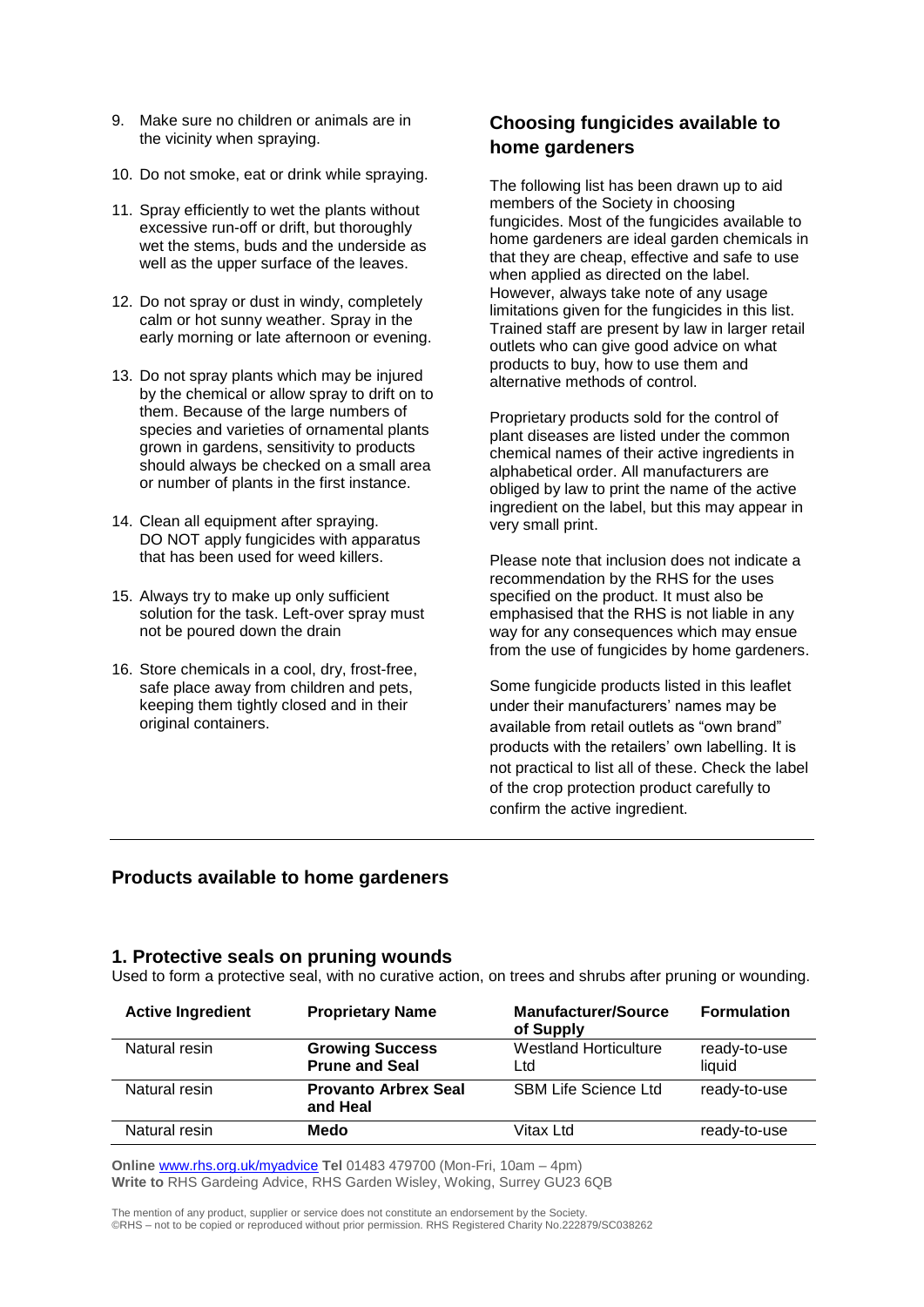### **2. Compounds with a physical mode of action**

Products containing a blend of surfactants and nutrients to control some pests and disease by a sticking and washing process. They can be used on all edible and ornamental plants and there is no harvest interval. May be used against powdery mildew and a range of pests including, whitefly, aphid, spider mite, mealy bugs, scale and psyllids.

| <b>Active Ingredient</b> | <b>Proprietary Name</b>                                   | <b>Manufacturer/Source</b><br>of Supply | <b>Formulation</b>                              |
|--------------------------|-----------------------------------------------------------|-----------------------------------------|-------------------------------------------------|
| Physical mode            | <b>SB Plant Invigorator</b>                               | Stan Brouard Ltd                        | liquid<br>concentrate                           |
| Physical mode            | <b>SB Plant Invigorator</b>                               | Stan Brouard Ltd                        |                                                 |
| Physical mode            | <b>Growing Success</b><br><b>Fungus Stop RTU</b>          | <b>Westland Horticulture</b><br>Ltd     | ready-to-use<br>spray                           |
| Physical mode            | <b>Ecofective Rose</b><br><b>Defender RTU</b>             | Sipcam Home & Garden                    | ready-to-use<br>spray + liquid<br>concentrate   |
| Physical mode            | <b>Ecofective Houseplant</b><br><b>Defender</b>           | Sipcam Home & Garden                    | ready-to-use<br>spray + liquid<br>concentrate   |
| Physical mode            | <b>Ecofective Bug &amp; Mildew</b><br>Control             | Sipcam Home & Garden                    | ready-to-use<br>$spray + liquid$<br>concentrate |
| Physical mode            | <b>RHS Bug &amp; Mildew</b><br>Control                    | Sipcam Home & Garden                    | ready-to-use<br>spray                           |
| Physical mode            | <b>RHS Bug &amp; Mildew</b><br><b>Control Concentrate</b> | Sipcam Home & Garden                    | liquid<br>concentrate                           |
| Physical mode            | <b>Vitax Rose Guard RTU</b>                               | <b>Vitax Ltd</b>                        | ready-to-use<br>spray                           |
| Physical mode            | <b>Growing Success Rose</b><br>Guard                      | <b>Westland Horticulture</b><br>Ltd     | ready-to-use<br>spray                           |

#### **3. Tar acids and oils**

Tar acids and tar oils are derivatives of coal tar. Formulations are available as liquids or pastes for disinfecting tools or surfaces.

**Limitations:** Should be kept off the skin and away from eyes, food and food containers. Hazardous to fish. Protective gloves, for example neoprene (not natural rubber) and goggles should be worn when handling the concentrated disinfectants.

| <b>Active Ingredient</b> | <b>Proprietary Name</b>      | <b>Manufacturer/Source of</b><br>Supply | <b>Formulation</b>    |
|--------------------------|------------------------------|-----------------------------------------|-----------------------|
| Tar acids and oils       | <b>Jeyes Fluid</b>           | Jeyes UK                                | liquid<br>concentrate |
| Tar acids and oils       | <b>Jeyes Fluid</b>           | Jeves UK                                | ready-to-use<br>spray |
| Oils                     | <b>Spot On Outdoor Fluid</b> | Sipcam Home & Garden                    | Liquid<br>concentrate |

#### **Please note: these products are no longer labelled for pesticide use, but are available for the disinfection of greenhouse structures, seed trays and pots.**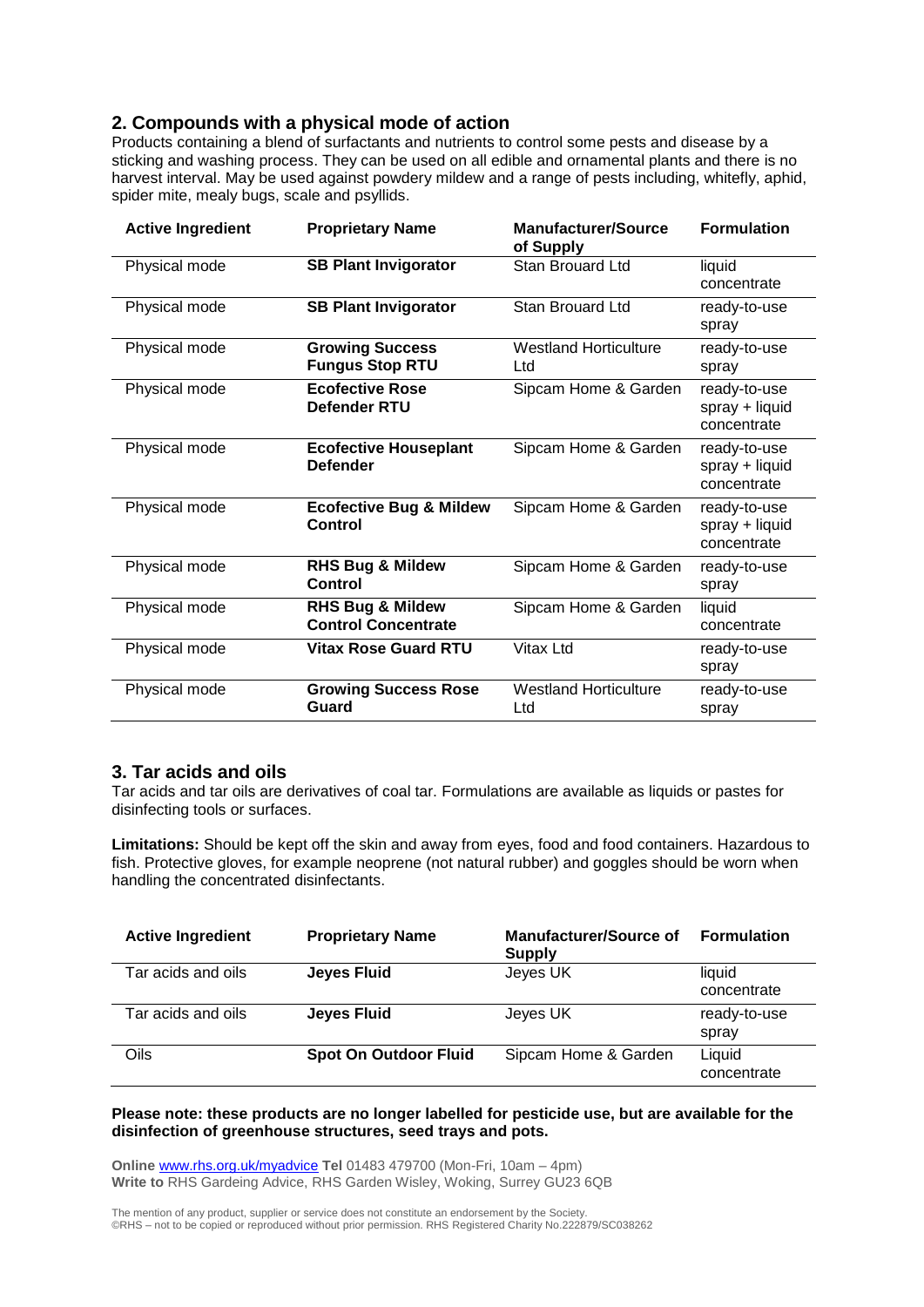#### **4. Tebuconazole**

Tebuconazole is a systemic fungicide to control blackspot, box blight (Fungus Fighter Concentrate), powdery mildew and rust on roses and other ornamental plants. Tebuconazole and Trifloxystrobin (also a systemic fungicide) are combined in 'Fungus Fighter Plus' to control diseases on roses and other ornamental plants including blackspot, powdery mildew, rust and leaf spots, box blight and white rust. Fungus Fighter Plus also controls powdery mildew on glasshouse crops of cucumber, courgette and summer squash.

| <b>Active Ingredient</b> | <b>Proprietary Name</b>                              | <b>Manufacturer/Source of</b><br><b>Supply</b> | <b>Formulation</b>    |
|--------------------------|------------------------------------------------------|------------------------------------------------|-----------------------|
| Tebuconazole             | <b>Provanto Fungus</b><br><b>Fighter Concentrate</b> | <b>SBM Life Science Ltd</b>                    | liquid<br>concentrate |
| Tebuconazole and         | <b>Provanto Fungus</b>                               | <b>SBM Life Science Ltd</b>                    | ready-to-use          |
| Trifloxystrobin          | <b>Fighter Plus</b>                                  |                                                | spray                 |
| Tebuconazole and         | <b>Toprose Fungus Control</b>                        | <b>SBM Life Science Ltd</b>                    | ready-to-use          |
| Trifloxystrobin          | & Protect                                            |                                                | spray                 |

# **5. Triticonazole**

Systemic fungicide to control blackspot, powdery mildew and rust on roses and ornamental plants.

| <b>Active Ingredient</b> | <b>Proprietary Name</b>   | <b>Manufacturer/Source</b><br>of Supply | <b>Formulation</b>    |
|--------------------------|---------------------------|-----------------------------------------|-----------------------|
| Triticonazole            | <b>Fungus Clear Ultra</b> | Evergreen Garden Care<br>(UK) Ltd       | liquid<br>concentrate |
| Triticonazole and        | <b>Roseclear Ultra</b>    | Evergreen Garden Care                   | liquid                |
| acetamiprid*             |                           | (UK) Ltd                                | concentrate           |
| Triticonazole and        | Roseclear Ultra Gun       | Evergreen Garden Care                   | ready-to-use          |
| acetamiprid*             |                           | (UK) Ltd                                | spray                 |

\* *with acetamiprid to control insect pests*.

# **6. Sulphur**

Protectant fungicide for use on diseases of ornamentals. Mildew Clear For Edibles is registered for fungal diseases on grapevines, vegetables and fruit as well as for ornamentals. RoseClear 3 in 1 also contains fatty acid for aphid control.

| <b>Active Ingredient</b> | <b>Proprietary Name</b>         | <b>Manufacturer/Source</b><br>of Supply | <b>Formulation</b>                   |
|--------------------------|---------------------------------|-----------------------------------------|--------------------------------------|
| Sulphur                  | <b>Fungus Clear Ultra 2</b>     | Evergreen Garden Care<br>(UK) Ltd       | ready-to-use<br>spray                |
| Sulphur                  | <b>Mildew Clear for Edibles</b> | Neudorff U.K.                           | Water<br>dispersible<br>granule (WG) |
| Fatty acid + Sulphur     | <b>RoseClear 3 in 1 Action</b>  | Evergreen Garden Care<br>(UK) Ltd       | Ready-to-use<br>spray                |